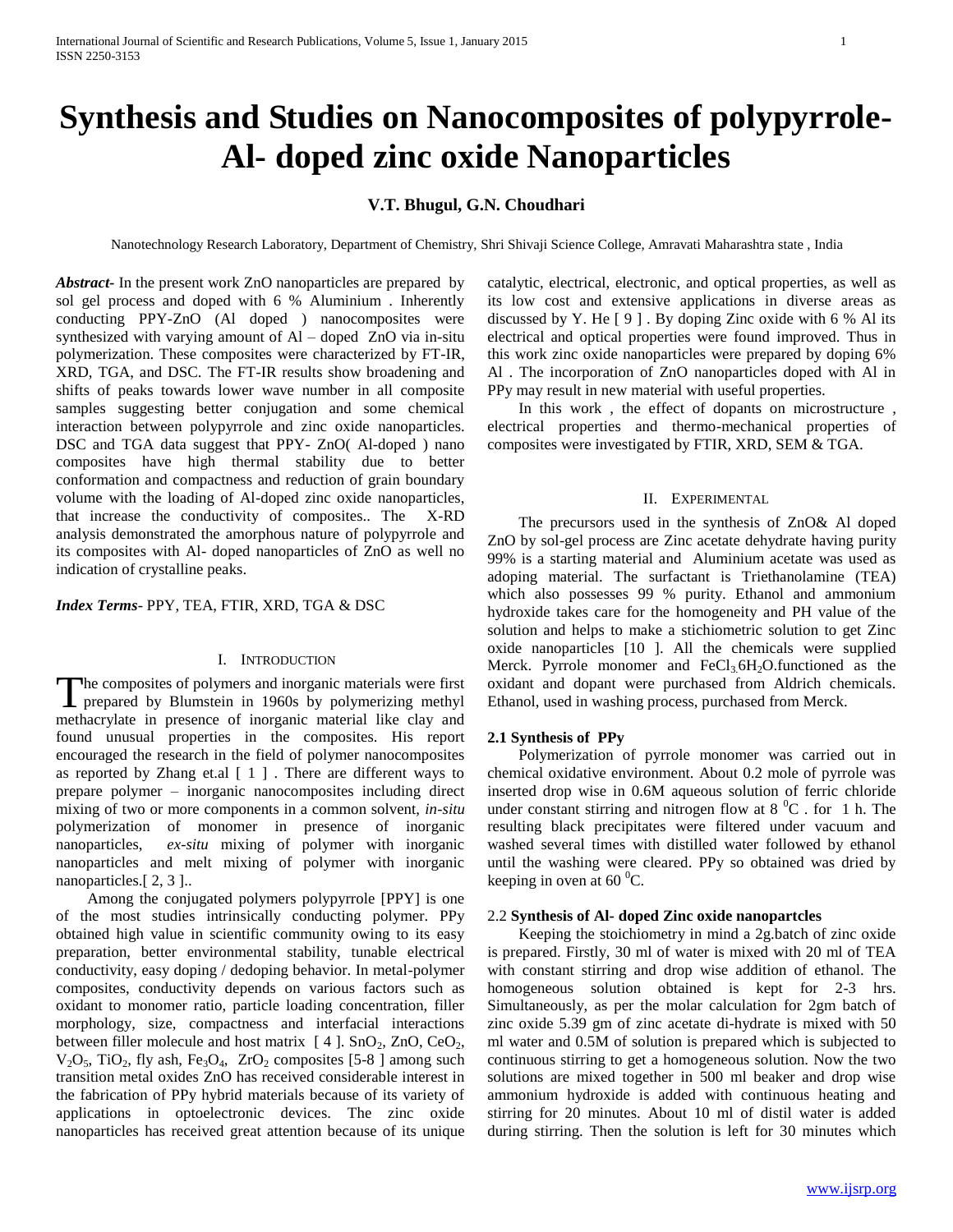results in the formation of white bulky solution. The solution is then washed 8-10 times with distil water and filtered. The residue obtained is put for drying in oven at a temperature of about  $95^{\circ}$ C for 8 hrs. The yellowish white powder obtained is subjected to calcinations at nt temperature  $700^{\circ}$ C for 4 hrs. The growth of ZnO from zinc acetate dehydrate precursor using sol–gel process generally undergoes four stages, such as salvation, hydrolysis, polymerization and transformation into ZnO. The nanoparticles obtained are doped with 6% Al. for preparation of PPy- ZnO nanocomposites by addition of Aluminium acetate with similar procedure.

### **2.3 Synthesis of PPy- Al doped ZnO nanocomposite**

 The 6% Al- doped ZnO ( 0.05 g ) was dispersed in 0.6 M aqueous solution of FeCl3.6H2O in distilled water and left for 30 minutes. Then 0.2 mole pyrrole solution was added drop wise in the above mixture to polymerize the pyrrole monomer and stirred for three hours to get the composite. Other samples of PPy having various weight percentage of Al- doped ZnO were prepared by adding 0.1g, 0.15g and 0/2g of Al-doped ZnO nanoparticles. The composites so obtained are dried by keeping in oven at 60 $\mathrm{^{0}C}$  for a day.

#### III. RESULT AND DISCUSSION

#### *3.1 FT-IR analysis*

 The fourier transform infrared spectra of pure and Al-doped Zinc oxide nanopowder were recorded using KBR pellets in wavelength range 4000 to 400 cm<sup>-1</sup> as shown in fig.1 (a) The broad band at  $3448$ ,  $3428$ ,  $3446$  cm<sup>-1</sup> can be assigned to vibration mode of chemically bonded hydroxyl groups. The band at 1627 cm<sup>-1</sup> attributed to the deformation Vibration of water molecule. The absorption band at 2345, 2348, 2337  $\text{cm}^{-1}$  is due to the stretching vibration of  $CO<sub>2</sub>$ . Below 700 cm<sup>-1</sup>, a single strong peak around 536 cm<sup>-1</sup> was observed in fig 2(a). Fig. 2(b) exhibits two vibration bands between 500 to 900  $cm^{-1}$ .the spinals display stretching bands in the  $500-900 \text{cm}^{-1}$  range, associated with the vibrations of metal– oxygen, aluminum–oxygen and metal– oxygen– aluminum [11-13]. So the doped samples show the two peaks around 500 to 900 cm−1 for all the nanomaterials that is assigned to the formation of metal aluminates [14, 15]

 The fig. 2 shows the FT-IR spectra of pure PPy, PPy- ZnO nanocomposite and PPy Al- doped ZnO nanoparticle composites loaded with 6 % content of Al. The spectra of bulk PPy as shown in fig.2 (a) confirmed the formation of PPy. The band at 1557  $cm^{-1}$  and weak band at 1468  $cm^{-1}$  are assigned to stretching vibration of C=C and C-C in the pyrrole ring. [16-18]. PPy shows characteristic C-N and C-H stretching vibration of pyrrole at  $1202 \text{ cm}^{-1}$  and  $1051 \text{ cm}^{-1}$  respectively in the IR spectrum [19]. The absorption at  $1317 \text{ cm}^{-1}$  corresponds to C-H in- plane deformation modes [20]. The band observed at 920 cm-1 and 677 cm-1 may be attributed to the out-of-plane ring deformation and to the N-H vibration in polymer [20,21]. Fig.2 (b) shows FT-IR spectrum of PPy Al-doped ZnO nanoparticles composites with strong attenuation of the peak to suggest that each nano particle is coated with PPy.[22] The band at  $1557 \text{ cm}^{-1}$  and  $1467 \text{ cm}^{-1}$  due to stretching modes of C=C and C-C has disappeared in the pyrrole ring and a broad band appeared at 1522 and 1480 cm<sup>-1</sup> in 10%, and 20% content of ZnO nanoparticles respectively. Due

to metal oxide bond the peak was observed at higher frequencies from 1317 to 1296, 1202 to 1180 and 1051 to 1043 cm<sup>-1</sup> with a broad peak at  $896 \text{ cm}^{-1}$ . These significant changes are corresponding to some chemical interaction between Al-doped ZnO nanoparticles and PPy. This results into better conjugation or chain length.



**Fig.1.( a ) FT-IR spectra of pure ZnO & ( b ) Al –doped ZnO**



**Fig.2. (a ) FT-IR spectra of PPy ( b ) PPy-ZnO nanocomposite and ( c ) Al-doped PPy- ZnO nanocomposite**

#### *3.2 XRD analysis*

 Fig. 3(a-b) shows the typical X-ray diffraction patterns for the ZnO and Al doped ZnO powder samples annealed at 900 $\degree$ c temperature. The observed diffraction peaks in the recorded XRD patterns correspond to those of the standard patterns of ZnO polycrystalline and correspond to hexagonal wurtzite structure. . The peak intensities of prepared powder at 36.336˚ (2 theta) and that of standard data were the same. No diffraction peaks of Al or other impurities phases are detected in our samples, indicating that Al ions would uniformly substitute into the Zn sites or interstitial sites in ZnO lattice. From fig 3(b), after the doping of Al , ZnO nano particles appeared in the polycrystalline structure.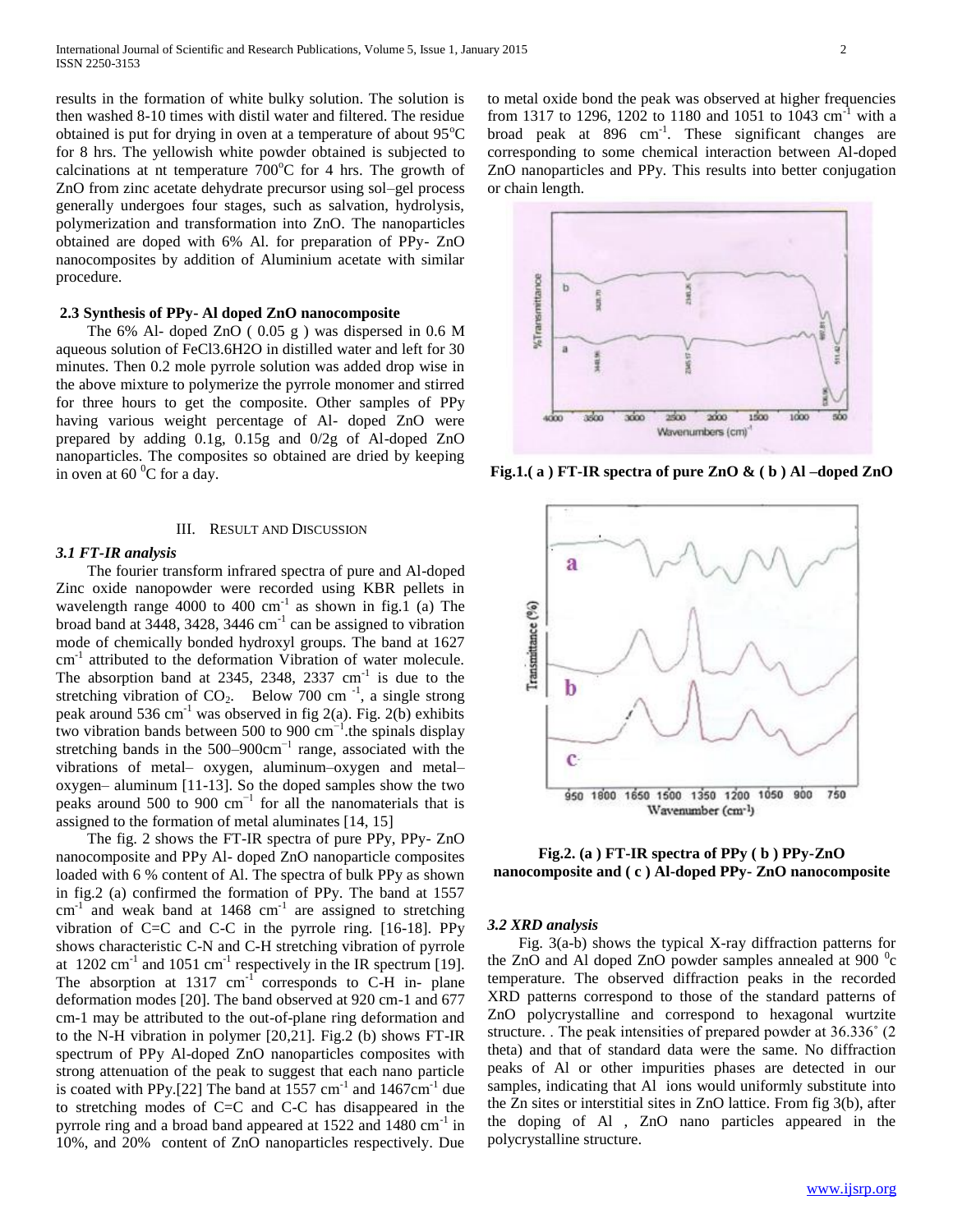Comparing the crystallization of ZnO with AZO, a large amount of Al dopants resulted in lattice disorder, which is associated with the stress generated. Besides the stress problem, the grains grew more easily when Al dopants were incorporated with ZnO.

 The Fig.4 (a-c) shows the XRD curves of PPy and its composites. All patterns has broad peaks at lower diffraction angles  $2 \theta = 22.5^{\degree}$ , which indicates their amorphous nature. This broadening of peaks can be ascribed to the scattering of the PPy chains at the inter planner spacing [4]



**Fig. 3. (a) XRD patterns of un-doped ZnO powders sintered**



**Fig 3. (b) XRD patterns of 6 at.% AZO powders sintered**



**Fig.4. XRD pattern of (a) PPy (b) PPy-ZnO ( c ) PPy- ZnO- Al 6 %**

#### *3.3 SEM analysis*

 The surface morphology of material in the form of granular structure with round morphology and little agglomeration were investigated with a scanning electron microscope. Fig.5 (a-b) and Fig.6 (a–b) shows SEM of ZnO, Al doped ZnO. And PPy Al – doped ZnO nanocomposites respectively. It shows uniform distribution of pores with clusters of crystallites over the entire material indicates that ZnO nanoparticles interacts with PPy. The Al-doping did not significantly change the appearance of the particles. This PPy- ZnO ( Al- doped ) nanocomopsite shows homogeneous, large area dense granular morphology suitable for gas sensing application and energy storage devices.



**Fig.5. (a) & (b) SEM images of ZnO & Al-doped ZnO nanoparicles**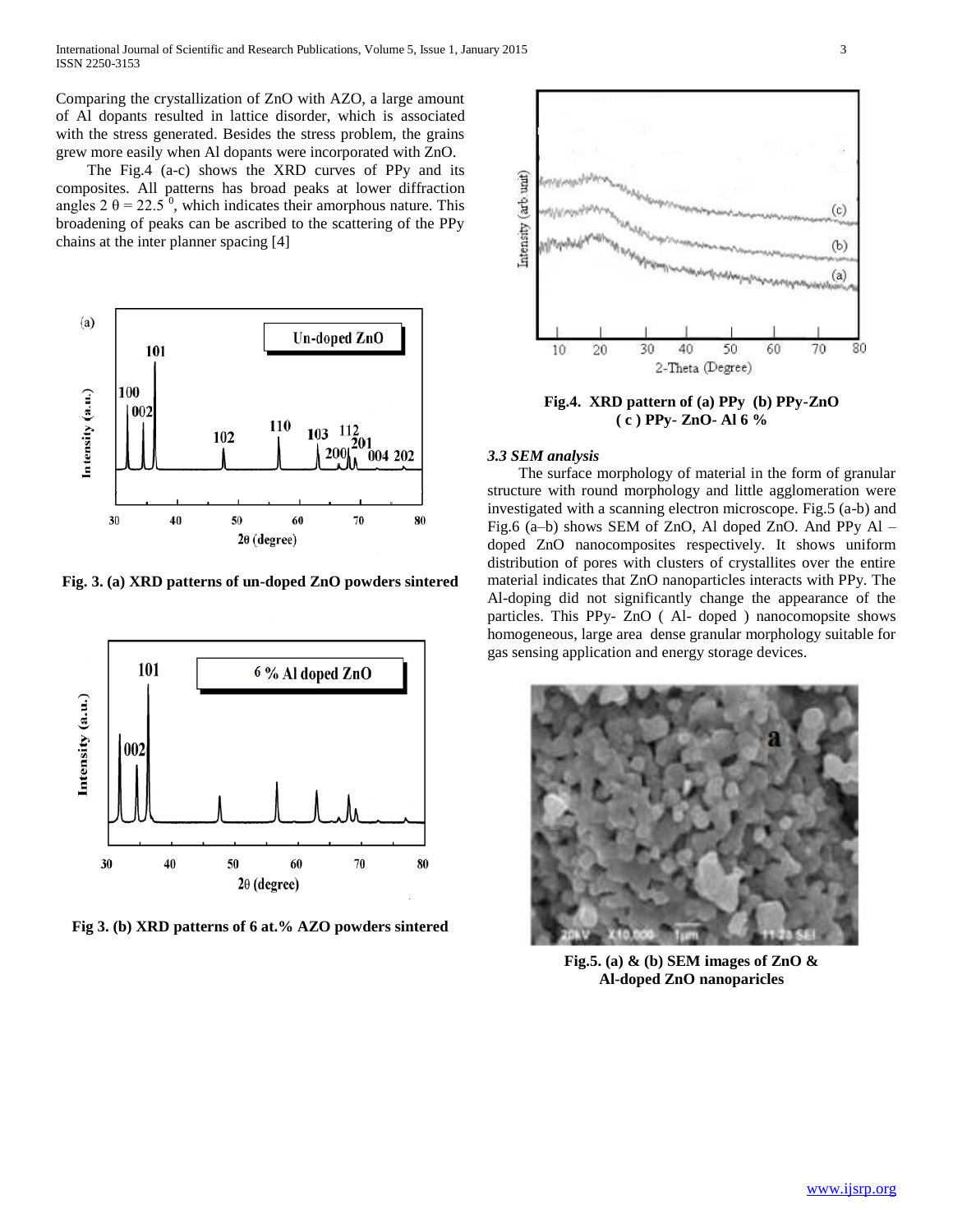

**Fig. 6 ( a ) SEM image of PPy- Al- doped ZnO nanocomposite**



**Fig. 6 ( b ) SEM image of PPy- Al- doped ZnO nanocomposite**

## *3.4 TGA and DSC analysis*

 To investigate the crystalline conditions, differential scanning colorimetry (DSC) and TGA of ZnO nanoparticles were carried out. The specimens were heated from room temperature to 900  $\mathrm{^0C}$  with an increment of 10  $\mathrm{^0C/min}$  in air. Fig. 6 (a) shows a combined plot of DSC and TGA. Notably, the TGA data plots the weight loss of the nanoparticles which is found to take place till  $520$  <sup>0</sup>C. For the DSC curve (room temperature ), an exothermic peak and two endothermic peaks are found at 270, 147 and 317  $\mathrm{^0C}$ , respectively. These peaks are attributed to the evaporation of water and organics. A large exothermic peak is exhibited at 490 $^0$ C, due to the crystallization of ZnO. Therefore, the crystallization of ZnO nanoparticles occurred at temperatures over 520  $^0$ C. For this reason, this study selected 700 and 800  $^0$ C to estimate the crystallization of AZO nanoparticles. The TGA analysis of PPy Al-doped ZnO nanocomposite were studied. The runs were performed from room temperature to 1000 with heating rate 10 per minutes. The weight loss of 10.65 % is observed at temperature 110 due to expulsion of moisture. The thermal stability of composite at higher temperature is because of loading of Al doped ZnO in PPy. as shown in fig. 6 ( b ) .



**Fig. 6 ( a ) TGA & DSC of Al-doped ZnO nanoparticles.**



**Fig 6 ( b ) TGA of PPy- Al-doped ZnO Nanocomposite.**

#### IV. CONCLUSION

 The sintered precursors yielded nanocrystalline ZnO and Al doped ZnO were synthesized successfully by a sol–gel process. The nanocomposite of conducting polymer PPy with Al-doped ZnO were also synthesized by chemical oxidative polymerization. The composite obtained was analyzed for structure, thermal stability, surface morphology and optical and electrical properties using various analytical techniques The structural, morphological and optical properties were examined. The prepared samples have hexagonal wurtzite structure when characterized by XRD and the evaluated average particle sizes are 124.72 nm, 48.51 nm and 80.69 nm respectively. SEM images of the samples show the formation of granular structure and agglomeration. The Energy dispersive X-ray analysis shows the presence of Zn, Al, and O. FT-IR revealed the presence of